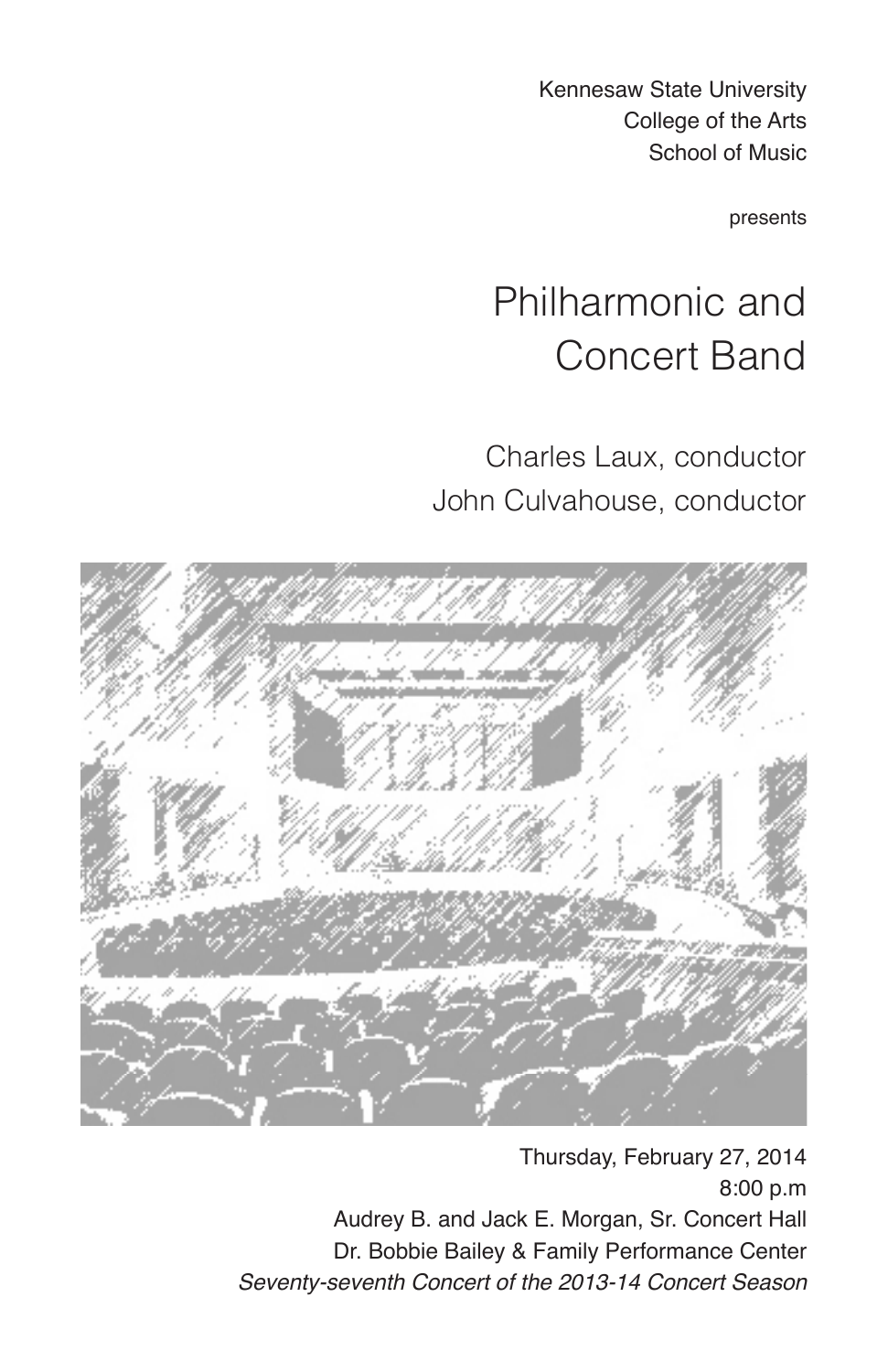### Program

KSU Philharmonic Charles Laux, conductor

DIETRICH BUXTEHUDE (c. 1637-1707) arr. Robert Hause **Chacone in E Minor**

NIMROD BORENSTEIN (b. 1969) **The Shell Adagio for Strings,** Op. 17

#### JOHN RUTTER (b. 1945) **Suite for Strings**

- I. A-roving
- II. I have a bonnet trimmed with blue Matthew Richards, student conductor
- III. O waly waly Rachel Mudgett, student conductor
- IV. Dashing away David Metrio, student conductor

**INTERMISSION** 

KSU Concert Band John Culvahouse, conductor

H. OWEN REED (1910-2014) **La Fiesta Mexicana (Mass)**

Ben Miles, student conductor

FISHER TULL (1934-1994) **Sketches on a Tudor Psalm**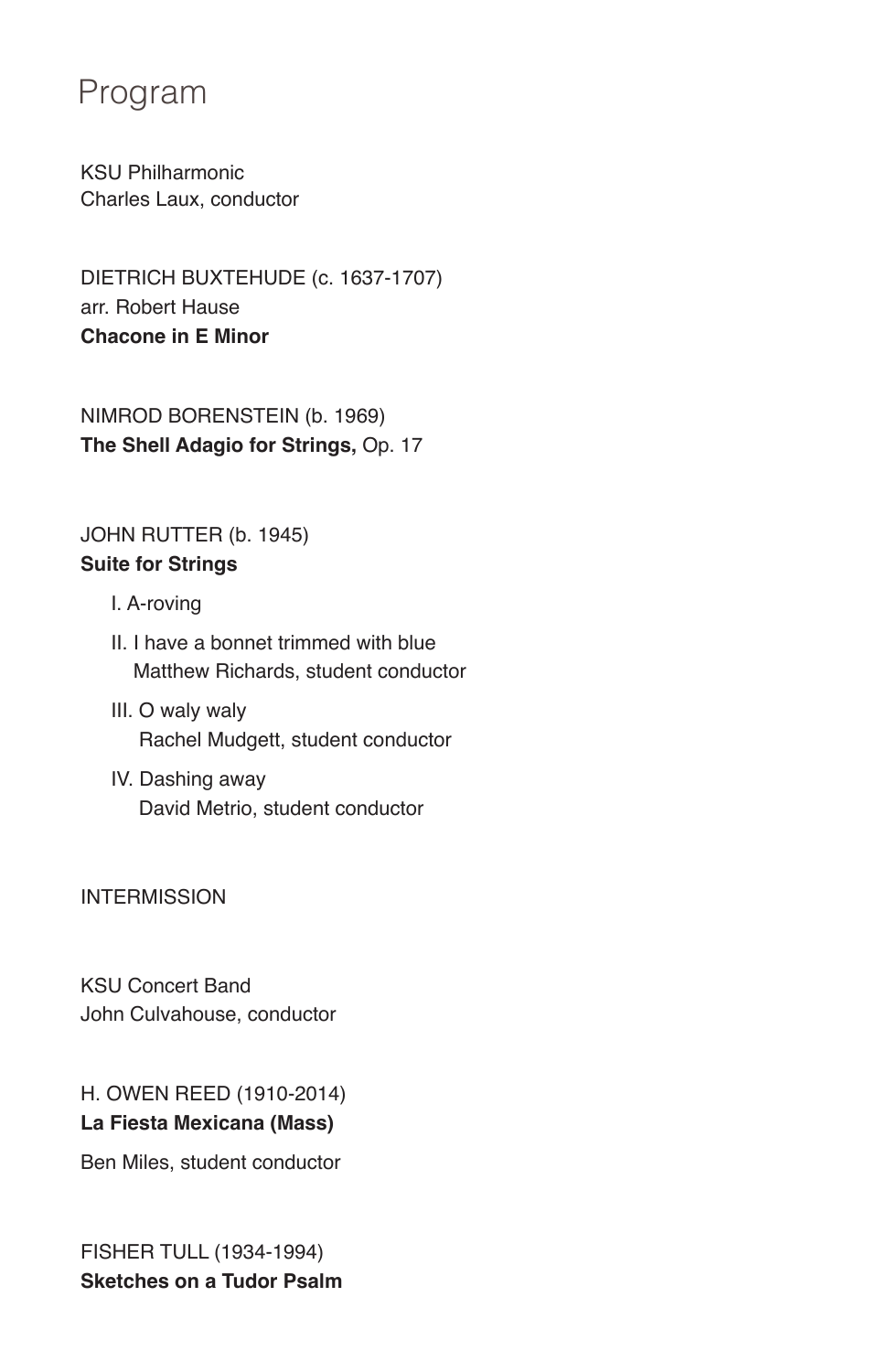## Philharmonic Personnel

#### **VIOLIN I**

Kelsey Butcher Julie Donn Diana Kovalchuk Sharon Memar Joy Murphy Susan Reyes Hayden Rowe Jacquelyn Smith Jordan Swanson

#### **VIOLIN II**

Israel Arce Aaron Baker Jackson Brischler Queenetta Clark Brittany Ellison Christopher Glosson Micaela Hays Rachel Mudgett Rebecca Permiakov Matthew Richards Simone Smith Katelin Woods

#### **VIOLA**

Sarah Hilburn Mark Little Avery McCoy David Metrio Charlotte Souter Isabelle Talledo Marisa Yates

#### **CELLO**

Xavier Dorsey Alexander Keeling Brianna Lively Perry Morris

#### **DOUBLE BASS**

Kathryn Encisco Madison Hanscom Tavarick Wynn

### Concert Band Personnel

#### **FLUTE/PICCOLO**

Deborah Joyce Burdette, Atlanta Emily Cown, Loganville James Down, Roswell Mo-Shari Ellefson, Cartersville Amanda Green, Acworth Courtney Hamilton, Kennesaw Holly Hilton, Hoschton Mia Jordan, Kennesaw Sara Knapp, McDonough Anna Lee, Snellville Amanda Macon, Columbia, SC

Maria Phillips, St. Marys Kaitlyn Presley, Calhoun Phillip Riner, Atlanta Natalie Rovetto, Acworth Na Young Ryu, Seoul, South Korea Nicole Stoecker, Alpharetta Courtney Zhorela, Sharpsburg

#### **OBOE**

Andrew Connard, Gainesville Madison Hall, Acworth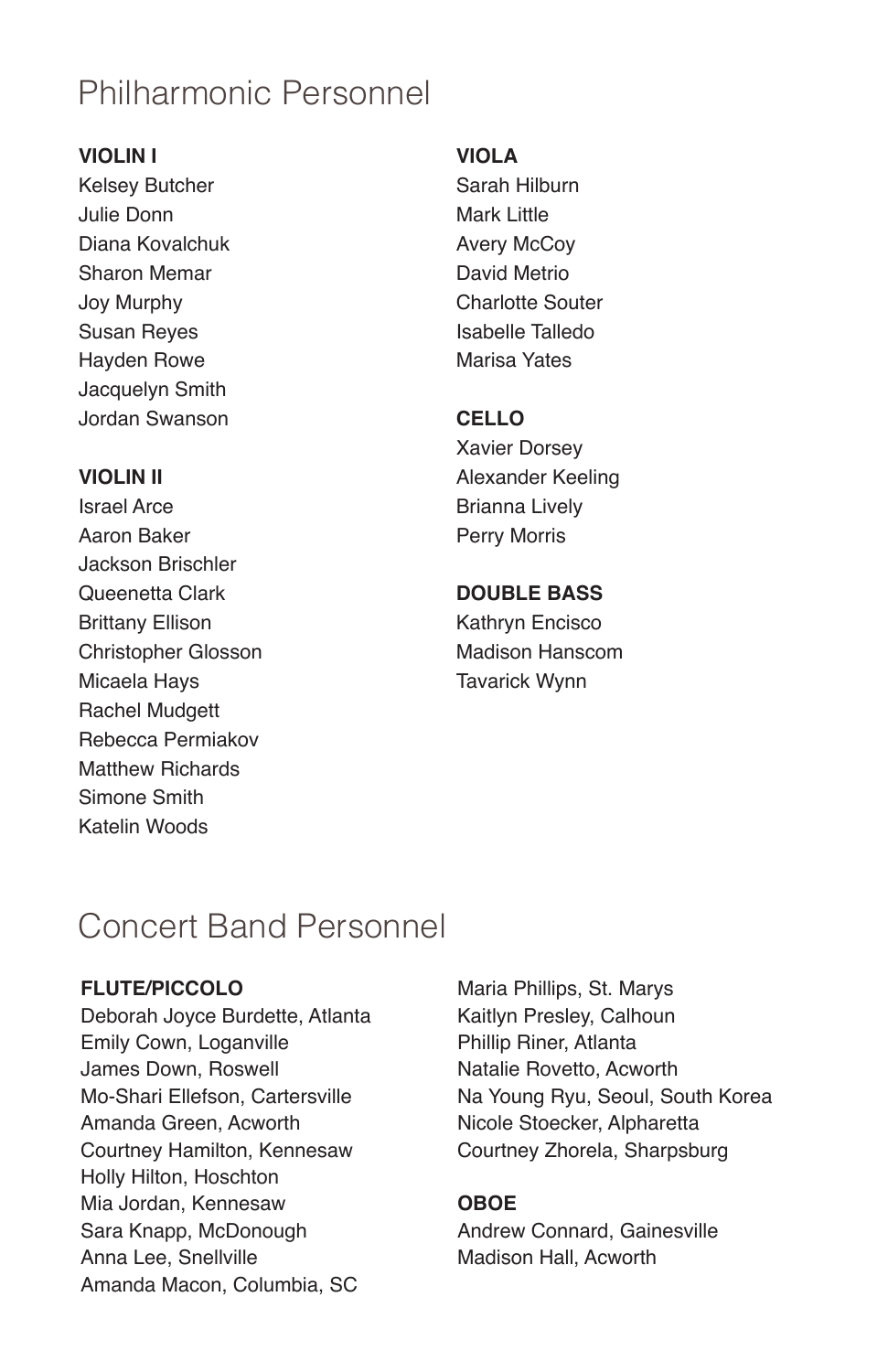#### **BASSOON**

Jacqueline Crone, Alpharetta Danika Mahon, Roswell Dustin Price, Senoia

#### **CLARINET**

Kristin Frazier, Marietta Jenny Free, Kennesaw Kadie Johnston, Buford Rachael McDonald, Douglasville Jessie Weber, Hobart, IN

**BASS CLARINET** Katherine Ellsworth, Bayamon,

Puerto Rico

#### **ALTO SAXOPHONE**

Clinton Hinckley, Acworth Brittany Jarrard, Dudley Dan Kane, Snellville Krissy Phillips, St. Marys Ali Van Slyke, Suwanee

#### **TENOR SAXOPHONE**

Brookes Gafeney, Marietta Zachary Mathis, Cartersville

#### **BARITONE SAXOPHONE**

Jordon Green, Armuchee

#### **TRUMPET**

Colby Geil, Suwanee Eli Janney, Gainesville Breanna Kennedy, Gainesville Michael Lewis, Columbus Zachary Reinert, Kennesaw Collin Siesel, Charlotte, NC Matthew Strotman, Woodstock Eric Martin Young, Marietta

#### **HORN**

Ciera Hudson, Blue Ridge Connor Osburn, Marietta Jessica Vega, Kennesaw Bennett Zander, Kennesaw

#### **TROMBONE**

George Blevins, Marietta John Labriola, Allen, TX Jeff Hall, Canton Allan Marin, Duluth

#### **EUPHONIUM**

Kristopher Davis, Kennesaw Trevor Jesko, Marietta Sean Lamb, Decatur

#### **TUBA**

Brandon Bonner, Powder Springs Andrew Couch, Marietta Kyle Loughman, Lilburn

#### **PERCUSSION**

Sadia Arif, Acworth Jonathan Bowers, Lilburn KJ Dudley, Cuthbert Jessica Grice, Marietta Eric Allen Huff, Warner Robins Sydney Hunter, Marietta Pauli Lalvani, Alpharetta Cali Sprick, Roswell Jada Taylor, Brunswick Jordan Lenn Tillery, Marietta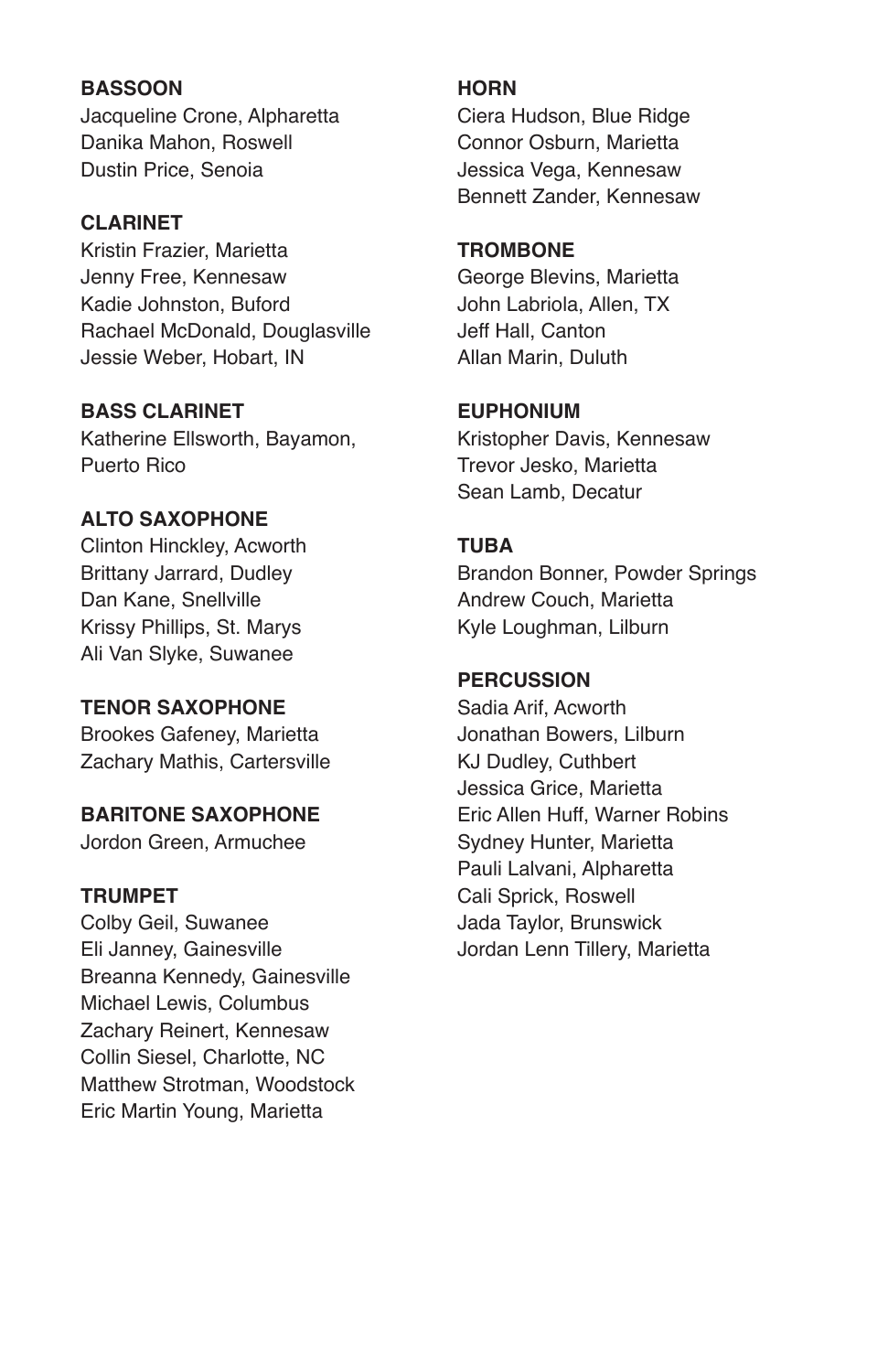## About Philharmonic

The Kennesaw State University Philharmonic is a non-auditioned orchestra open to all students, including both music majors and non-majors from across the campus. The orchestra performs a variety of string orchestra literature from many styles and musical time periods. In addition, each semester the orchestra collaborates with select members of the KSU Concert Band to form a full orchestra. Students interested in participating should contact the conductor, Professor Charles Laux, at claux@kennesaw.edu.

## About Concert Band

The Kennesaw State University Concert Band was instituted in the Fall of 2007 as a second wind band ensemble on the campus. The band serves the needs of a growing instrumental music student population as a performing ensemble. In addition, some music students perform in the ensemble on a secondary instrument offering developmental diversity and experience. The Concert Band presents concerts each semester on the campus and the ensemble is open to any KSU student. No audition is necessary. Students may register for MUSI 1145 or MUSI 3345 for one hour credit. Dr. John Culvahouse conducts as well as selected outstanding students training to be teachers and conductors.

## **Biographies**

#### **Assistant Professor of Music Education**

**Charles Laux** is Assistant Professor of String Music Education at Kennesaw State University where his duties include teaching courses in string techniques and pedagogy, instrumental methods, and music education technology. Additional responsibilities include serving as conductor for the KSU Philharmonic and director of the KSU String Project. In addition he is a Ph.D. candidate in music education at The Ohio State University, conductor of the Georgia Symphony Youth Camerata Orchestra, and an Essential Elements clinician, consultant, and contributor for the Hal Leonard Corporation.

Mr. Laux has 16 years of public school teaching experience, directing orchestras in the Hilliard City Schools (Ohio), the Orange County (Florida) Public Schools and the Clark County School District, centered in Las Vegas. Under his direction, the Winter Park High School Philharmonic Orchestra was chosen to perform at the 60th annual Midwest Band and Orchestra Clinic. He has also taught courses at The Ohio State University, the College of Southern Nevada, Valencia College, and the University of Nevada, Las Vegas.

Mr. Laux has presented educational sessions for the Midwest Clinic, American String Teachers Association, Technology Institute for Music Education, Association for Technology in Music Instruction, and state music educator conferences in seven states. His performing experience includes several seasons with the Las Vegas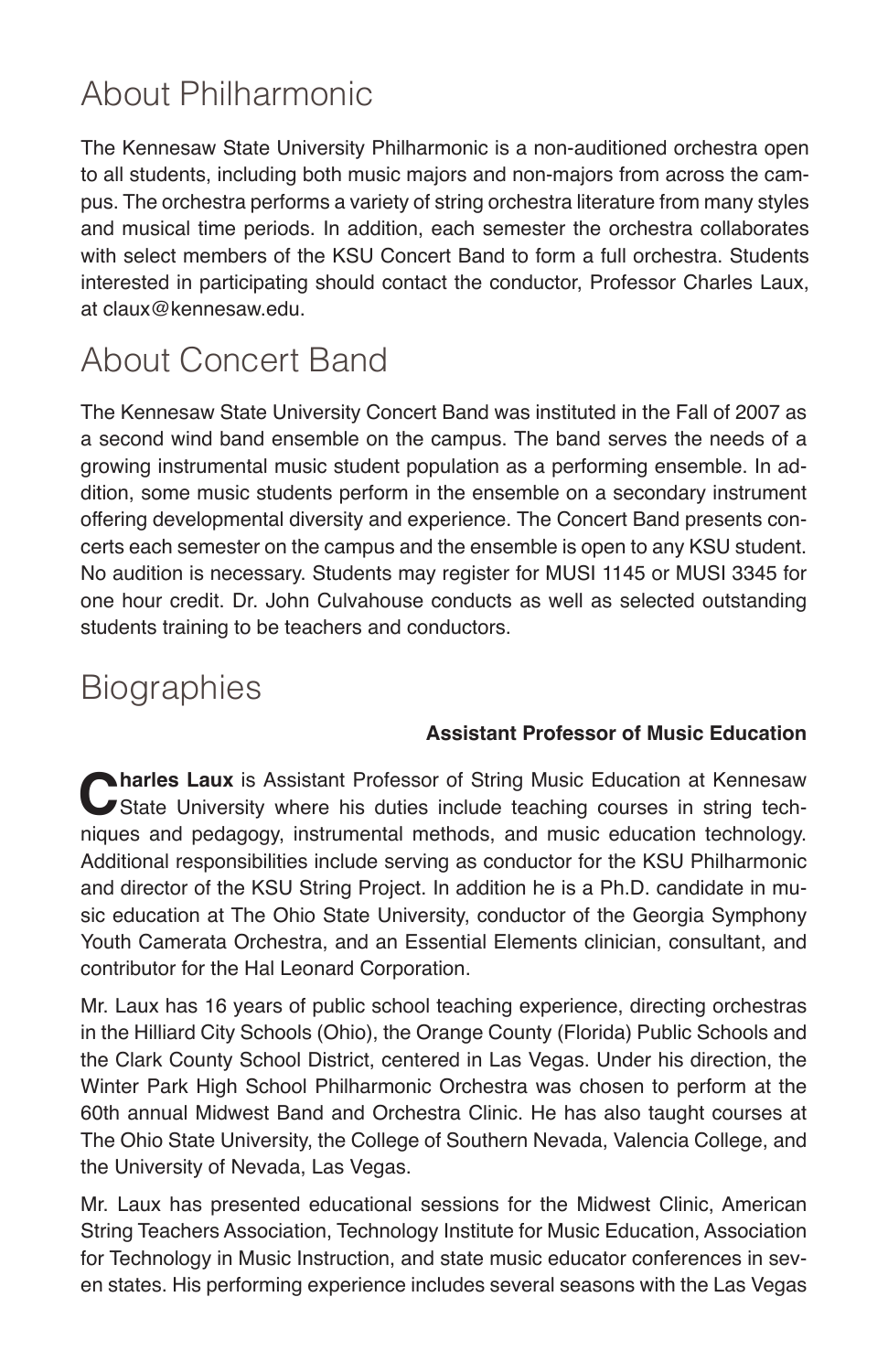Philharmonic, performances with the Nevada Chamber Symphony, and many freelance performances on violin and viola. Mr. Laux has conducted several regional and festival orchestras including the 2012 New Mexico All State Concert Orchestra. He is an endorsed educator/clinician for D'Addario Strings and remains in frequent demand as an orchestra clinician, conductor, adjudicator and presenter.

#### **Professor of Instrumental Music Education**

**John N. Culvahouse** is Professor of Instrumental Music Education and full member of the Graduate Faculty at Kennesaw State University. From 1991 until 2007, he served on the faculty at the University of Georgia, where he was a tenured Associate Professor of Music and member of the Graduate Faculty. Prior to his appointment at UGA in 1991, Dr. Culvahouse taught in the public schools in Sumter, South Carolina and in East Tennessee for 17 years where he directed high school, middle school, and elementary school bands. He received the Bachelor and Master of Music Education degrees from the University of Tennessee and the Doctor of Musical Arts in Conducting from the University of South Carolina. Mentors and major professors include Stanley Barnes, WJ Julian, William J. Moody, and James Copenhaver.

Dr. Culvahouse has served as a conductor, adjudicator and clinician in several states, Canada, and Western Europe. Professional affiliations include the College Band Directors National Association (past Georgia State Chair), Georgia Music Educators Association, Music Educators National Conference, East Tennessee School Band and Orchestra Association, Phi Mu Alpha Sinfonia (Former Epsilon Lambda Chapter Advisor), Phi Beta Mu (Tennessee Chapter Past-President and South Carolina Chapter Past-Vice-President), Pi Kappa Lambda, Kappa Kappa Psi (Honorary), and the National Band Association where he has served on the Board of Directors on four occasions. As a long time NBA member, he conducted bands at the 1980, 1988, and 1994 conventions, including a 1988 performance by the Sumter, SC High School Symphonic Band. His NBA service began as Tennessee State Chair in the late 1970s, continued as an elected High School Representative, elected Representative At-Large, Southern Division C hair, and he was elected First Vice-President/President Elect for the 2008-2012 Biennia. He assumed the office of President in April 2009 and is currently the Immediate Past-President of the NBA.

Dr. Culvahouse is an elected member of The American Bandmasters Association and he serves on the Executive Committee as Vice-president and Secretary of the John Philip Sousa Foundation. He is a Sudler Flag of Honor and Sudler Trophy Laureate. He was presented the coveted Orpheus Award by Phi Mu Alpha Sinfonia Fraternity in 2006 and The National Band Association on six occasions has presented him the Citation of Excellence.